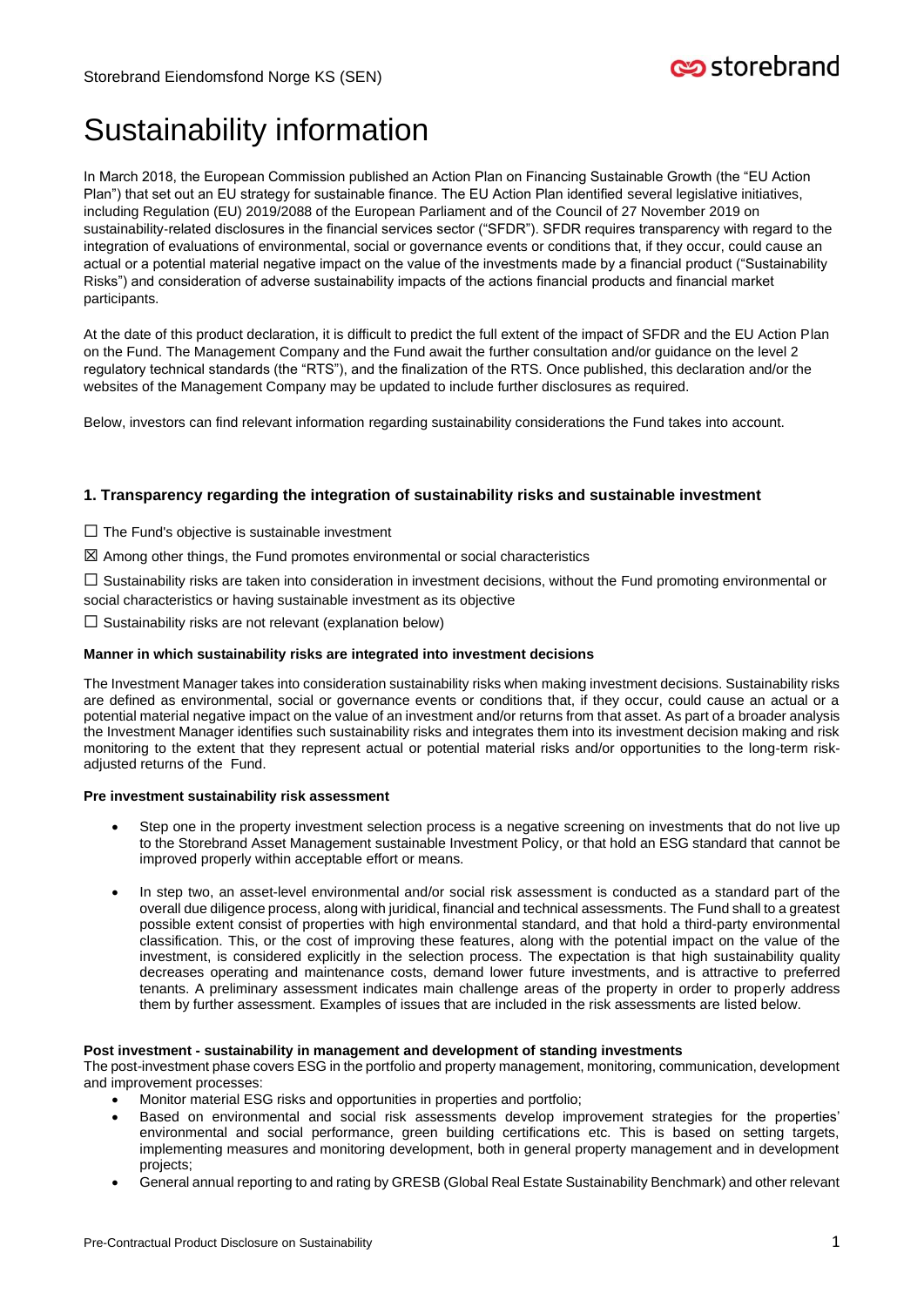international ESG leadership standards;

• Regular communication to investors and public disclosure on ESG performance.

#### **Risk incident monitoring (post investment)**

ESG-related controversies, misconduct, penalties, incidents, accidents, or breaches against the codes of conduct/ethics are monitored for standing investments and processes concerning them, e.g development contracting, facility management, and leasing. Occurred operational risks are reported as incidents. All employees, facility managers, suppliers and contractors have a responsibility to report incidents they discover. Independent Risk Control has a coordinating responsibility for managing these. All incidents are logged and reported regularly to the management team and the board. The management team and the board will then decide on who to inform. If relevant, incidents will be included the group-wide incident registry. If applicable, incidents are reported to regulators and government authorities.

Sustainability risks that may be relevant to the Fund's investments include, but are not limited to:

- Environmental risks: the ability of properties to mitigate and adapt to climate change, energy efficiency and supply, the potential for higher carbon and energy prices, contaminated land, natural hazards, water efficiency and supply exposure to increasing water scarcity and potential for higher water prices, waste management and material resources efficiency challenges, and impact on global and local ecosystems and biodiversity.
- Social risks: product building safety, and labor standards, indoor environmental quality, occupational health and safety and human rights among tenants and service suppliers, employee welfare, education and diversity
- Governance risks: compliance with regulatory requirements, corruption, data & privacy concerns, and supply chain management including labor standards, health and safety and human rights

For further details on how the Fund deals with sustainability risks, please consult the Investment Manager's webpage, the [Storebrand Sustainable Investment Policy,](https://www.storebrand.no/en/asset-management/sustainable-investments/sfdr) and in particular the [Storebrand Real Estate part.](https://www.storebrand.no/asset-management/eiendom/barekraftige-eiendomsinvesteringer/SFDR)

#### **Impact of sustainability risks on returns**

The impacts of sustainability risk may be numerous and vary depending e.g. on the specific risk, asset and asset location. The assessment of the likely impact of sustainability risks on the Fund's return will therefore depend to a great extent on the portfolio asset composition. Loss of value due to the occurrence of sustainability risks may arise e.g. in the form of fines, decreed investments, increased operating costs, reduced lease rates, increased vacancy, physical damage to the asset or its capital, supply chain disruption, inability to obtain additional capital and reputational damage. A sustainability risk event or condition may impact a specific investment or may have a broader impact on an economic sector, geographical or political region [or country] which may impact the portfolio of the Fund in its entirety.

The Fund may be able to avoid or mitigate the sustainability risks mentioned above to some extent through the application of the Storebrand Sustainable Investment Policy, and in particular the Real Estate part.

### **2. Sustainability-related characteristics promoted in the management of the Fund**

- $\boxtimes$  Environmental characteristics (e.g. assets' reduced impact on the environment and climate)
- $\boxtimes$  Social characteristics (e.g. building related tenant, supplier and neighborhood health and safety)
- $\Box$  Good governance practices (e.g. anti-corruption)
- $\Box$  Other sustainability aspects

Environmental characteristics that are promoted and how they are met

- GHG emissions and energy efficiency are two characteristics closely related, as energy consumption stands for the largest part of emissions from operations. These are seen to be among the most important environmental indicators, Absolute and intensity indicators are monitored. Reduction measures are assessed and integrated into asset strategies and implementation plans, as well as in day-to-day technical operation and optimization.
- Environmental certification (BREEAM or equivalent) of all properties is an overall goal. Until the major part of the portfolio holds a certificate, the certified share of total property investment is the main indicator and target. Thereafter, increase in certificate grade over time is seen as a good environmental indicator covering a broad spectrum of sustainability qualities. BREEAM for projects is applied for relevant projects, while BREEAM In-Use is for standing investments. BREEAM grade improvement plans are integrated into asset implementation plans.